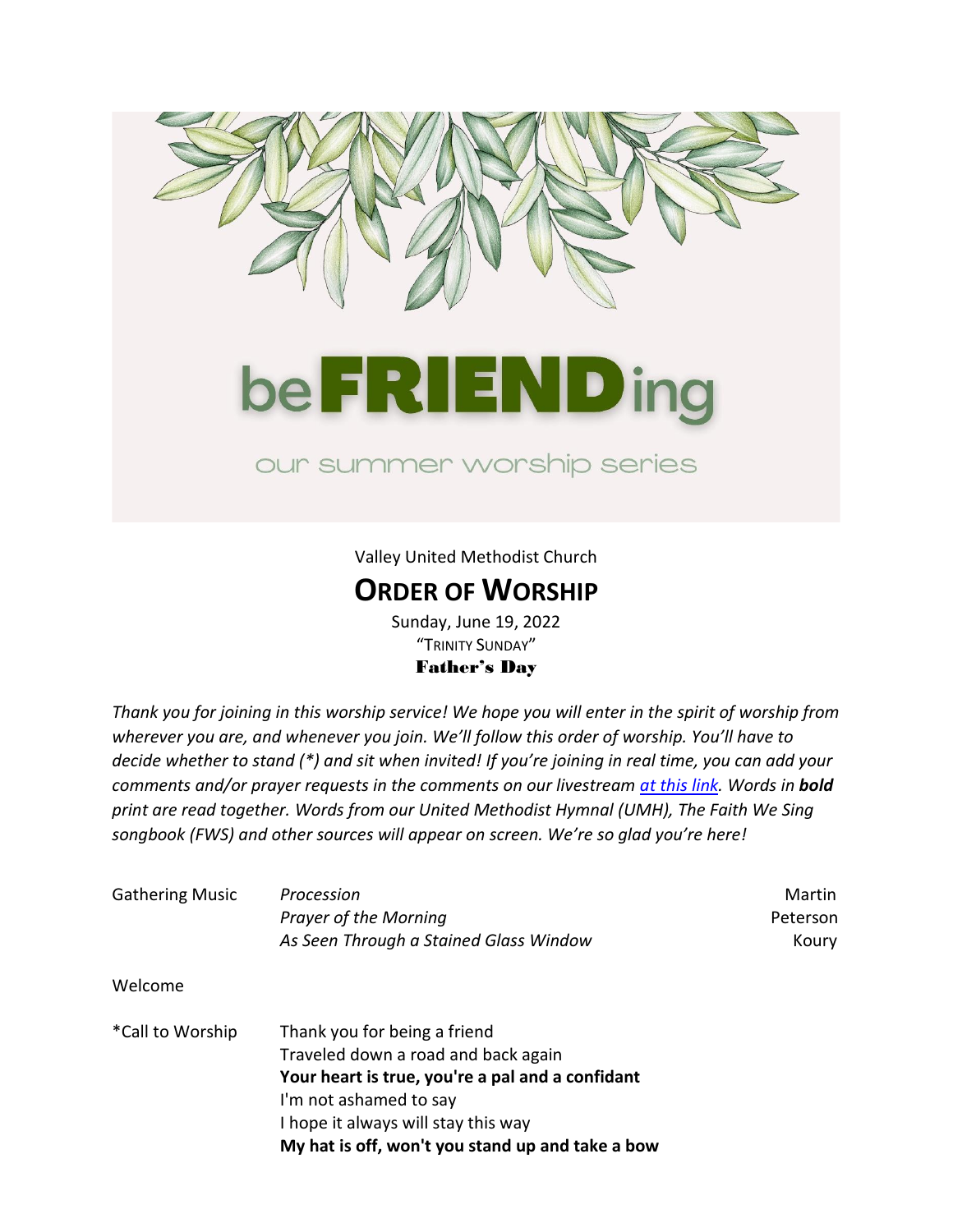|                           | Thank you for being a friend<br>Thank you for being a friend<br>I wanna thank you<br>Thank you for being a friend                                                                                                                                                                                                                                                                                                                                                                                                                                                              | Andrew Gold, lyrics, Thank you for being a friend, 1978             |  |
|---------------------------|--------------------------------------------------------------------------------------------------------------------------------------------------------------------------------------------------------------------------------------------------------------------------------------------------------------------------------------------------------------------------------------------------------------------------------------------------------------------------------------------------------------------------------------------------------------------------------|---------------------------------------------------------------------|--|
| *Opening Hymn             | How Good to Be Together (on screen)                                                                                                                                                                                                                                                                                                                                                                                                                                                                                                                                            |                                                                     |  |
|                           | Refrain-How to be good together<br>How to be good together in honesty<br>We bless the Christ among us                                                                                                                                                                                                                                                                                                                                                                                                                                                                          | We bless the Christ among us in you and me                          |  |
|                           | 1-We bring our heartbeats<br>We bring our brokenness<br>We bring our questions, fears and dreams. Refrain                                                                                                                                                                                                                                                                                                                                                                                                                                                                      |                                                                     |  |
|                           | 2-We bring our joy<br>We bring confusion                                                                                                                                                                                                                                                                                                                                                                                                                                                                                                                                       | We bring excitement and disappointments. Refrain x 2                |  |
| *Opening Prayer           | You make us for relationship, O God.<br>Relationship with you, and relationship with one another.<br>Friendship is a gift you designed into our very being.<br>Join us this day as we strengthen our connections<br>with you, with friends and family,<br>including the friends we don't know yet. Amen.                                                                                                                                                                                                                                                                       |                                                                     |  |
| Time with Children        |                                                                                                                                                                                                                                                                                                                                                                                                                                                                                                                                                                                |                                                                     |  |
| A Prayer for Father's Day |                                                                                                                                                                                                                                                                                                                                                                                                                                                                                                                                                                                |                                                                     |  |
|                           | We give thanks today<br>For fathers who showed up, played and danced,<br>ran and twirled, taught and learned;<br>For fathers who kissed boo-boos<br>and held us in strong arms when we were weak;<br>For fathers who believed in us and trusted us with our own futures,<br>even as they taught us how best to live;<br>and tossed aside toxic masculinity<br>in favor of a strength in love and empathy;<br>For fathers who had high standards,<br>yet deep compassion;<br>For fathers who taught us rules to live by,<br>and with integrity lived by these rules themselves; | For fathers who exhibited the very best of what it means to be men, |  |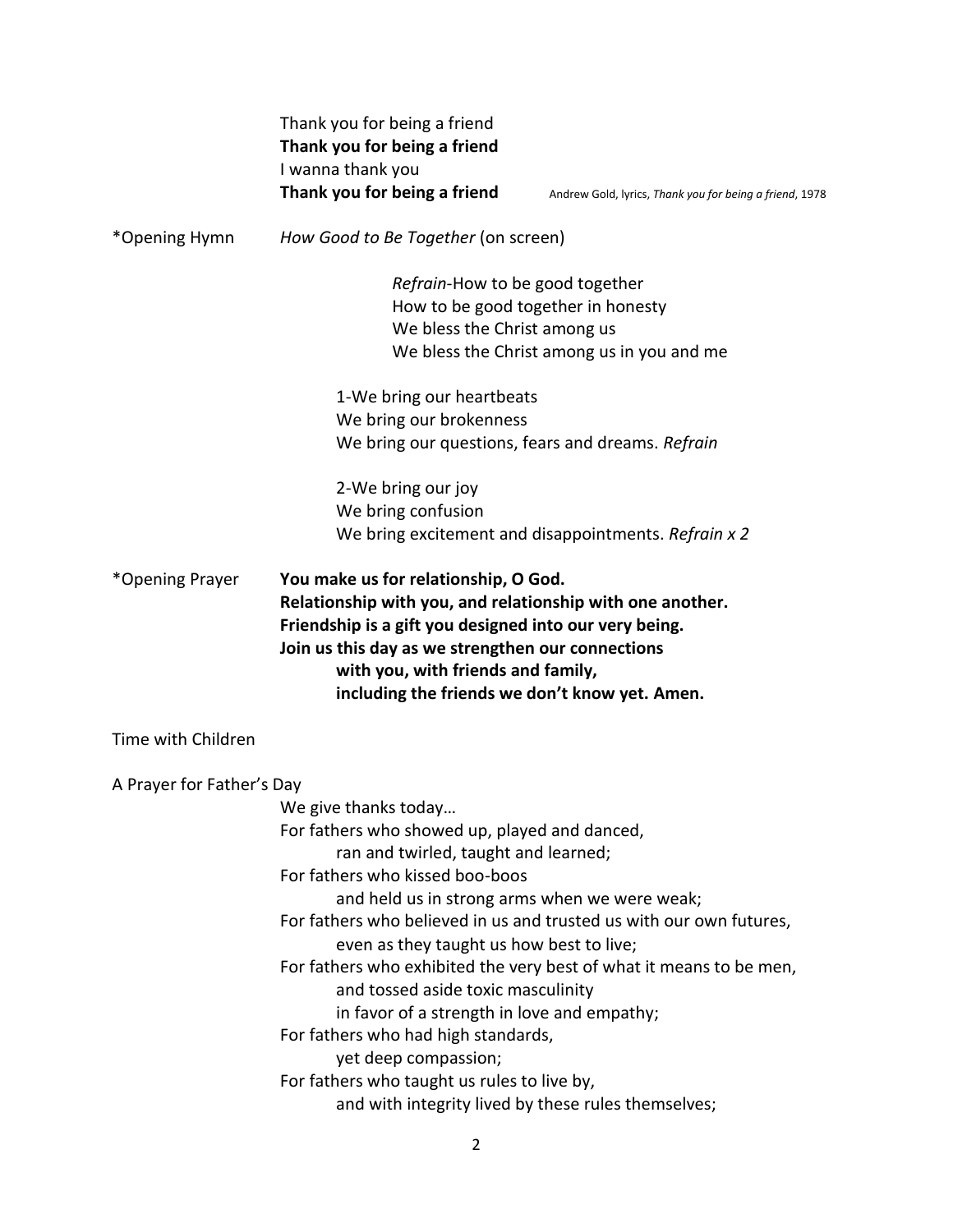For fathers who protected us and sought after our welfare; For fathers who were never related to us by blood or by law but stood in as a father figure; For fathers who were not always present but by grace came back into our lives. adapted from Rev. Dr. Libby Grammer, Senior Pastor, First Baptist Church, Martinsville, V[A www.fbcmartinsville.com,](http://www.fbcmartinsville.com/) via re-worship.blogspot.com

Special Music *Standing on the Promises* Joyce Templeman, piano

Scripture Reading Genesis 1.1-5

<sup>1</sup>When God began to create the heavens and the earth, <sup>2</sup> the earth was complete chaos, and darkness covered the face of the deep, while a wind from God swept over the face of the waters. **<sup>3</sup>** Then God said, "Let there be light," and there was light. **<sup>4</sup>** And God saw that the light was good, and God separated the light from the darkness. **<sup>5</sup>**God called the light Day, and the darkness he called Night. And there was evening and there was morning, the first day.

|                   | The Word of God for the people of God.<br>Thanks be to God.                                                                                                                                                                                                                                                                                                          |  |  |
|-------------------|----------------------------------------------------------------------------------------------------------------------------------------------------------------------------------------------------------------------------------------------------------------------------------------------------------------------------------------------------------------------|--|--|
| Message           | beFRIENDing: God's very nature                                                                                                                                                                                                                                                                                                                                       |  |  |
| Living Friendship | A Conversation (and Challenge!) with Courtney Dufford, Lead Organizer<br>for AMOS (A Mid-Iowa Organizing Strategy)                                                                                                                                                                                                                                                   |  |  |
| Call to Prayer    | Blest Be the Tie That Binds (UMH 557), stanzas 1 & 3                                                                                                                                                                                                                                                                                                                 |  |  |
|                   | 1-Blest be the tie that binds<br>our hearts in Christian love;<br>the fellowship of kindred minds<br>is like to that above.<br>3-We share each other's woes;<br>our mutual burdens bear;<br>and often for each other flows<br>the sympathizing tear.                                                                                                                 |  |  |
| Time of Prayer    |                                                                                                                                                                                                                                                                                                                                                                      |  |  |
| The Lord's Prayer | Our Father, who art in heaven, hallowed be thy name. Thy kingdom<br>come, thy will be done, on earth as it is in heaven. Give us this day our<br>daily bread, and forgive us our sins as we forgive those who sin against<br>us. And lead us not into temptation, but deliver us from evil. For thine is<br>the kingdom, and the power, and the glory forever. Amen. |  |  |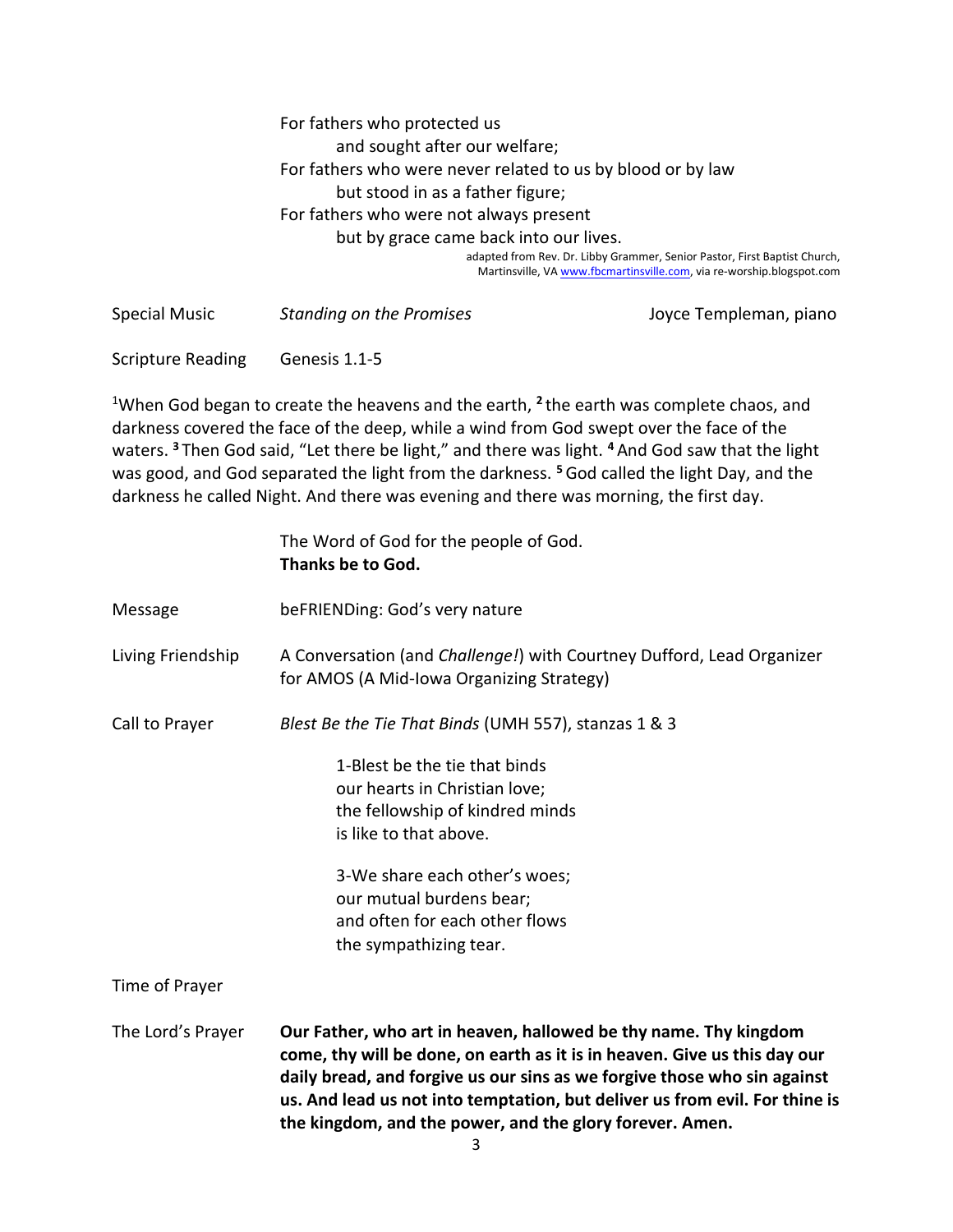| Time of Offering       | <i>Imago Dei</i> (Image of God) (on screen)                                                                                                                                                                                                                                      |  |  |
|------------------------|----------------------------------------------------------------------------------------------------------------------------------------------------------------------------------------------------------------------------------------------------------------------------------|--|--|
|                        | Refrain-Imago Dei the image of God is here<br>Imago Dei the likeness of God alive (x2)                                                                                                                                                                                           |  |  |
|                        | 1-Holy because we are of God                                                                                                                                                                                                                                                     |  |  |
|                        | We are all of God                                                                                                                                                                                                                                                                |  |  |
|                        | Holy because we are of God                                                                                                                                                                                                                                                       |  |  |
|                        | We are all of God Refrain                                                                                                                                                                                                                                                        |  |  |
|                        | 2-Siblings because we are of God                                                                                                                                                                                                                                                 |  |  |
|                        | We are all of God                                                                                                                                                                                                                                                                |  |  |
|                        | Siblings because we are God                                                                                                                                                                                                                                                      |  |  |
|                        | We are all of God Refrain                                                                                                                                                                                                                                                        |  |  |
|                        | We belong to one another                                                                                                                                                                                                                                                         |  |  |
|                        | We belong (repeat)                                                                                                                                                                                                                                                               |  |  |
| Response               | Praise God from Whom All Blessings Flow (UMH 94)                                                                                                                                                                                                                                 |  |  |
|                        | Praise God, from whom all blessings flow;                                                                                                                                                                                                                                        |  |  |
|                        | praise God, all creatures here below:                                                                                                                                                                                                                                            |  |  |
|                        | Alleluia! Alleluia!                                                                                                                                                                                                                                                              |  |  |
|                        | Praise God, the source of all our gifts!                                                                                                                                                                                                                                         |  |  |
|                        | Praise Jesus Christ, whose power uplifts!                                                                                                                                                                                                                                        |  |  |
|                        | Praise the Spirit, Holy Spirit!                                                                                                                                                                                                                                                  |  |  |
|                        | Alleluia! Alleluia! Alleluia!                                                                                                                                                                                                                                                    |  |  |
| <b>Offering Prayer</b> | Holy God, we love because we are made in your image.<br>We give and serve because we are made in your image.<br>Use these gifts, Father, in your ongoing work of creation and repair,<br>as we see and befriend those you have entrusted to us.<br>In Jesus' name we pray. Amen. |  |  |
| *Closing Hymn          | For the Beauty of the Earth (UMH 92)                                                                                                                                                                                                                                             |  |  |
|                        | 1-For the beauty of the earth, for the glory of the skies,<br>For the love which from our birth over and around us lies;                                                                                                                                                         |  |  |
|                        | Refrain:                                                                                                                                                                                                                                                                         |  |  |
|                        | Lord of all, to thee we raise this our hymn of grateful praise.                                                                                                                                                                                                                  |  |  |
|                        | 2-For the beauty of each hour of the day and of the night,<br>hill and vale, and tree and flower, sun and moon, and stars of<br>light; Refrain                                                                                                                                   |  |  |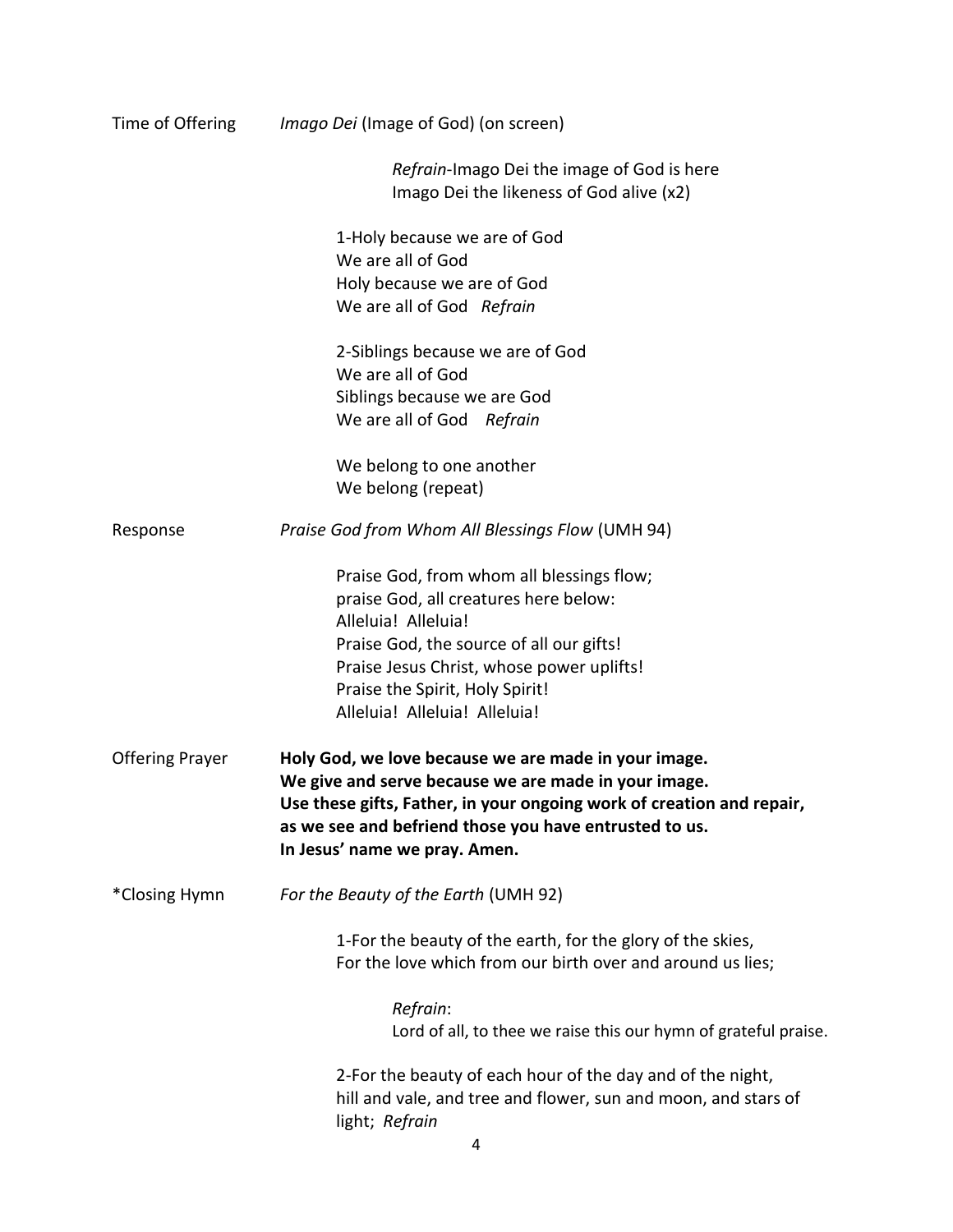3-For the joy of ear and eye, for the heart and mind's delight, for the mystic harmony linking sense to sound and sight; *Refrain* 4-For the joy of human love, brother, sister, parent, child, friends on earth and friends above, for all gentle thoughts and mild; *Refrain.* 5-For thy church, that evermore lifteth holy hands above, offering upon every shore her pure sacrifice of love; *Refrain* 6-For thyself, best Gift Divine, to the world so freely given, for that great, great love of thine, peace on earth, and joy in heaven. *Refrain* \*Benediction

Lyrics reprinted under CCLI License # 1530449. Livestream under CCLI Streaming License # 20723100.

Postlude *Tocatta in G* Eliot

Used by permission. All rights reserved.

## **ANNOUNCEMENTS**

\*\*\*\*\*\*\*\*\*\*\*\*\*\*\*\*\*\*\*\*\*\*\*\*\*\*\*\*\*\*\*\*\*\*\*\*\*\*\*\*\*\*\*\*\*\*\*\*\*\*\*\*\*\*\*\*\*\*\*\*\*\*\*\*\*\*\*\*\*\*\*\*\*\*\*\*\*\*

| Today, June 19 | 9:00 a.m.                   | <b>Worship in Person and Livestream</b><br>Fellowship Time-Father's Day treats by WE Team |
|----------------|-----------------------------|-------------------------------------------------------------------------------------------|
|                | $10:30$ a.m.                | <b>Garden Presentation</b>                                                                |
| Tues., June 21 | <b>Valley View Deadline</b> |                                                                                           |
|                | 6:30 p.m.                   | <b>Church Council</b>                                                                     |
| Wed., June 22  | 4:00 p.m.                   | <b>Prayer Group</b>                                                                       |
| Sat., June 25  | 9:00 a.m.                   | <b>All Church Work Day</b>                                                                |
| Sun., June 26  | 9:00 a.m.                   | <b>Worship in Person and Livestream</b>                                                   |
|                | 1:00 p.m.                   | <b>UMC Forum</b>                                                                          |

**Serving us today**: Lee Schott, Pastor; Karen Hutzell, Organist; Carol and Marty Jones, Ushers; Jaden Vega and Kim Tyrrell, Nursery Attendants; WE Team, Fellowship; Emory and Teresa Cleveland, Tech Team; Jaci Vega, Livestream Greeter; Daniel Schott, Song Leader.

**ICYMI: Calling All Gardeners**: If you are interested in volunteering to till, plant, water, maintain and harvest a vegetable garden west of the church please come to an informational meeting **today, Sunday, June 19** after fellowship time. Phil Smith will present his vision for the garden and providing produce to donate to local food pantries.